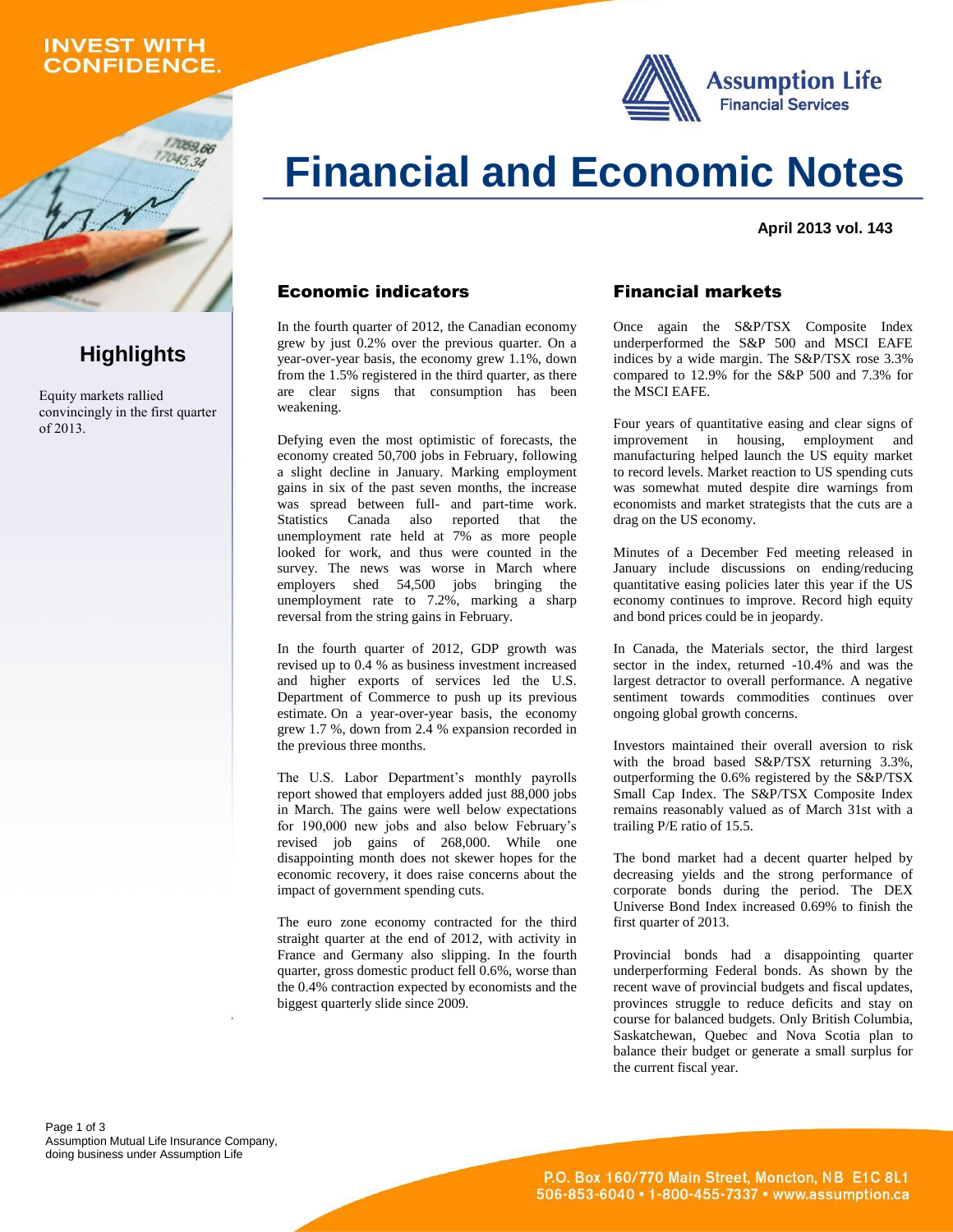### **INVEST WITH ONFIDENCE.**

17059,66  $17045,34$ 



# **Financial and Economic Notes**

### Assumption Life Investment Funds Applicable for Registered Pension Plan clients only

### Gross returns as of March 31, 2013

| <b>FUNDS</b>                                   | 1 MTH<br>$\frac{0}{0}$ | <b>YTD</b><br>$\frac{0}{0}$ | 1 year<br>$\frac{0}{0}$ | 2 years<br>$\frac{0}{0}$ | 3 years<br>$\frac{0}{0}$ | 4 years<br>$\frac{0}{0}$ | 5 years          |
|------------------------------------------------|------------------------|-----------------------------|-------------------------|--------------------------|--------------------------|--------------------------|------------------|
| <b>ASSUMPTION/LOUISBOURG FUNDS</b>             |                        |                             |                         |                          |                          |                          | $\frac{1}{2}$    |
| <b>Balanced Fund - RPP</b>                     | 0.6                    | 4.7                         | 7.3                     | 3.9                      | 5.9                      | 8.6                      | 3.6              |
| Multi-Index                                    | 0.4                    | 3.9                         | 7.4                     | 4.3                      | 6.5                      | 10.1                     | 3.9              |
| <b>Canadian Dividend Fund</b>                  | 0.0                    | 3.9                         | 9.0                     | 3.6                      | 10.1                     | 17.0                     | 4.7              |
| S&P / TSX Index                                | $-0.2$                 | 3.3                         | 6.1                     | $-2.2$                   | 4.9                      | 13.2                     | 2.1              |
| <b>U.S. Equity Fund (\$CAN)</b>                | 2.3                    | 16.2                        | 7.4                     | 9.5                      | 9.2                      | 11.1                     | 4.6              |
| S&P 500 Index (\$ CAN)                         | 2.5                    | 12.9                        | 15.9                    | 13.7                     | 12.7                     | 14.6                     | $\overline{5.6}$ |
| <b>Money Market Fund</b>                       | 0.1                    | 0.2                         | 0.8                     | 0.8                      | 0.8                      | 0.8                      | n/a              |
| SCM 91 Day T-Bills                             | $\overline{0.1}$       | $\overline{0.2}$            | $\overline{1.0}$        | $\overline{1.0}$         | $\overline{0.9}$         | $\overline{0.8}$         | n/a              |
| <b>Canadian Equity Fund</b>                    | $-0.7$                 | 1.9                         | 3.2                     | $-3.7$                   | 3.2                      | 10.9                     | $-0.8$           |
| S&P / TSX Index                                | $-0.2$                 | 3.3                         | 6.1                     | $-2.2$                   | 4.9                      | 13.2                     | $\overline{2.1}$ |
| <b>Fixed Income Fund</b>                       | 0.5                    | 0.9                         | 4.9                     | 7.2                      | 6.6                      | 7.1                      | 6.3              |
| SCM Universe Bond Index                        | 0.4                    | 0.7                         | 4.5                     | 7.1                      | 6.5                      | 6.1                      | 5.9              |
| <b>Growth Portfolio</b>                        | 1.0                    | 6.9                         | 10.0                    | 2.7                      | n/a                      | n/a                      | n/a              |
| Multi-Index                                    | 0.3                    | 5.8                         | 9.1                     | 2.2                      | n/a                      | n/a                      | n/a              |
| <b>Balanced Growth Portfolio</b>               | $\overline{0.9}$       | 5.8                         | 9.0                     | 3.6                      | n/a                      | n/a                      | n/a              |
| Multi-Index                                    | 0.3                    | 4.5                         | 8.0                     | 3.1                      | n/a                      | n/a                      | n/a              |
| <b>Balanced Portfolio</b>                      | 0.7                    | 4.3                         | 8.1                     | 4.9                      | n/a                      | n/a                      | n/a              |
| Multi-Index                                    | 0.3                    | 3.2                         | 6.8                     | 4.4                      | n/a                      | n/a                      | n/a              |
| <b>Conservative Portfolio</b>                  | 0.7                    | 2.8                         | 6.4                     | 6.2                      | n/a                      | n/a                      | n/a              |
| Multi-Index                                    | 0.4                    | 1.9                         | 5.6                     | 5.6                      | n/a                      | n/a                      | n/a              |
| <b>Small Cap. Canadian Equity Fund</b>         | 3.8                    | 4.8                         | $-0.4$                  | $-3.3$                   | 7.9                      | 22.7                     | 6.6              |
| <b>BMO NB Small Cap Weighted Index</b>         | 1.1                    | 0.6                         | $-7.2$                  | $-10.7$                  | 2.4                      | 19.2                     | 1.3              |
| <b>TSX Momentum</b>                            | 3.5                    | 11.3                        | 12.9                    | $-7.3$                   | 4.5                      | 10.4                     | 1.0              |
| S&P / TSX Index                                | $-0.2$                 | 3.3                         | 6.1                     | $-2.2$                   | 4.9                      | 13.2                     | 2.1              |
| <b>FIDELITY FUNDS</b>                          |                        |                             |                         |                          |                          |                          |                  |
| <b>Canadian Opportunities Fund</b>             | $-0.2$                 | 1.9                         | 7.7                     | $-0.3$                   | 8.6                      | 21.6                     | 9.0              |
| S&P / TSX Small and Mid Cap Combined Index     | 1.0                    | 3.6                         | 4.4                     | $-2.4$                   | 7.4                      | 19.0                     | 4.1              |
| <b>True North Fund</b><br>S&P / TSX Index      | 0.9<br>$-0.2$          | 6.3<br>3.3                  | 12.5<br>6.1             | 2.4<br>$-2.2$            | 7.5<br>4.9               | 14.1<br>13.2             | 3.4<br>2.1       |
|                                                | $-0.9$                 | 4.5                         | 11.3                    | 3.3                      | 5.6                      | 10.7                     | $-0.7$           |
| <b>Overseas Fund</b><br><b>MSCI EAFE Index</b> | $-0.4$                 | 7.3                         | 13.1                    | 4.7                      | 5.0                      | 9.6                      | $-1.1$           |
| <b>Global Health Care Fund</b>                 | 3.0                    | 15.2                        | 24.5                    | 17.3                     | 11.9                     | 12.9                     | 8.7              |
| Goldman Sachs HealthCare Index                 | 4.3                    | 16.6                        | 27.6                    | 21.6                     | 14.6                     | 13.4                     | 9.6              |
| <b>Global Technology Fund</b>                  | $-0.2$                 | 8.2                         | 7.0                     | 9.1                      | 8.8                      | 14.2                     | 7.2              |
| Goldman Sachs Technology Index                 | 0.5                    | 6.5                         | 2.2                     | 9.0                      | 7.9                      | 12.8                     | 5.5              |
| <b>Europe Fund</b>                             | $-1.6$                 | 4.0                         | 15.4                    | 7.9                      | 9.4                      | 12.9                     | $-0.5$           |
| <b>MSCI</b> Europe Index                       | $-1.4$                 | $\overline{4.8}$            | 12.4                    | 3.3                      | 4.9                      | 9.8                      | $-2.3$           |
| <b>American Disciplined Equity Fund</b>        | 1.7                    | 11.1                        | 12.3                    | 9.8                      | 10.2                     | 12.7                     | 3.6              |
| S&P 500 Index (\$CAN)                          | 2.5                    | 12.9                        | 15.9                    | 13.7                     | 12.7                     | 14.6                     | $\overline{5.6}$ |
| <b>NorthStar Fund</b>                          | 5.0                    | 15.2                        | 17.3                    | 8.1                      | 9.4                      | 15.9                     | 5.0              |
| <b>MSCI</b> World Index                        | 1.1                    | 9.9                         | 13.7                    | 8.4                      | 8.5                      | 11.9                     | 2.0              |
| <b>Monthly Income Fund</b>                     | 1.5                    | 5.3                         | 10.9                    | 9.2                      | 10.9                     | 16.9                     | 9.4              |
| Multi-Index                                    | 0.4                    | 3.9                         | 7.4                     | 4.3                      | 6.5                      | 10.1                     | 3.9              |
| <b>Canadian Asset Allocation Fund</b>          | 0.6                    | 3.0                         | 5.2                     | 1.1                      | 4.5                      | 10.6                     | 4.6              |
| Multi-Index                                    | 0.4                    | 3.9                         | 7.4                     | 4.3                      | 6.5                      | 10.1                     | 3.9              |
| <b>Far East Fund</b>                           | $-3.9$                 | 2.8                         | 14.4                    | 5.6                      | n/a                      | n/a                      | n/a              |
| MSCI AC FE ex Jap (G)                          | $-3.3$                 | 1.8                         | 9.7                     | 3.4                      | n/a                      | n/a                      | n/a              |